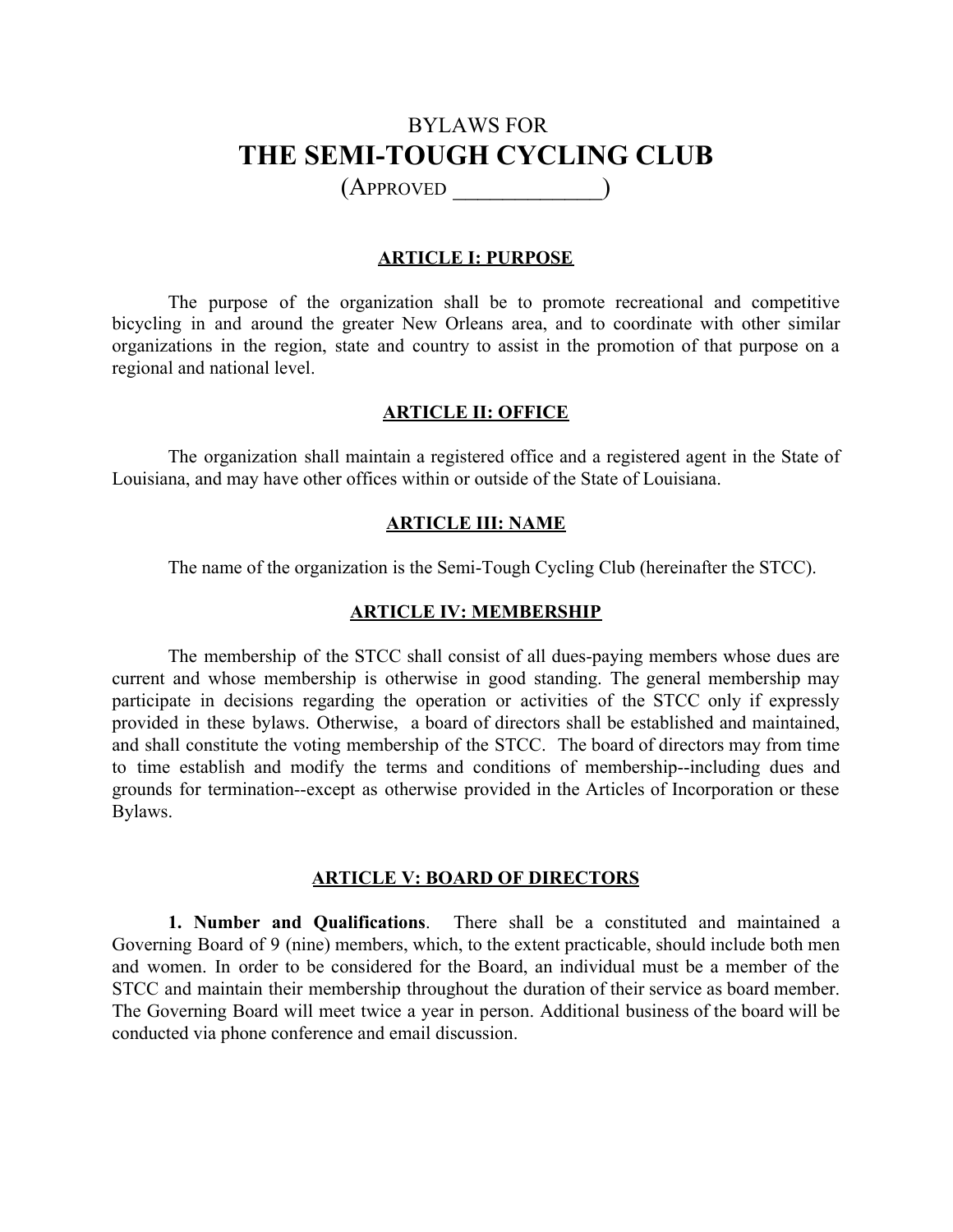**2. Nomination and election**. An election of board members shall be held each year. The directors elected each year shall be selected by the majority vote of the Board of Directors not up for election that year from a slate of nominees developed by the Board. The board should seek input from the general membership of the organization with respect to nominees for the Board from a popular poll taken from the general membership for at least one nominee each election cycle where there are open positions on the Board.

**3. Powers and Responsibilities**. The responsibility for the management of the STCC rests with the board of directors. Without limiting the scope of that responsibility as provided by law, the Board of Directors shall have the power to review STCC policies, programs, budgets and financial condition at regularly scheduled meetings. The board shall also have the power to elect officers and to empower an executive committee at a regularly scheduled board meeting. The board shall also have the power to create such committees of board members and others as it determines will further the purposes of the STCC.

**4. Term.** Each board member shall serve for a period of three (3) years, and for no more than three (3) consecutive terms, or nine (9) years. After such time, a board member may return to service on the board after a two (2) year absence, but in no event can they serve more than six (6) total terms. The Board shall be divided into three (3) classes, Class "A", "B" and "C", with three members in each class. The initial board shall be composed of the following:

Class "A" - Townsend Myers, Matt Kyte, TBD Class "B" - Charles Thomas, Emily Bisset, TDB Class "C" - Elyse Bejasa, Micheal Boedigheimer, Aaron Viles

Board membership shall be timed such one-third of board membership shall reach their term limit in a given year. The initial Class "A" directors shall be up for re-election after one year. Initial Class "B" directors shall be up for re-election after two years. Initial Class "C" directors shall serve the entire three-year term.

**5. Meetings.** The board of directors shall have its regularly scheduled annual meeting in the spring of each year and a second mid-year meeting in the fall. Special meetings of the board may be called by the Chair or by two-thirds of the board members. All board members shall be given at least seven (7) days notice in advance of a special meeting.

**6. Quorum.** Except as otherwise required by law, the Articles of Incorporation, or these bylaws, the presence of two thirds of the total number of board members shall constitute a quorum for the transaction of business at a board of directors and the acts of a simple majority of the directors present at a meeting where a quorum exists shall be the acts of the board of directors or the council as the case may be. Board members may participate in a meeting, and be counted for quorum purposes, by speaker phone, video conferencing or other media that allows all participants to hear and be heard.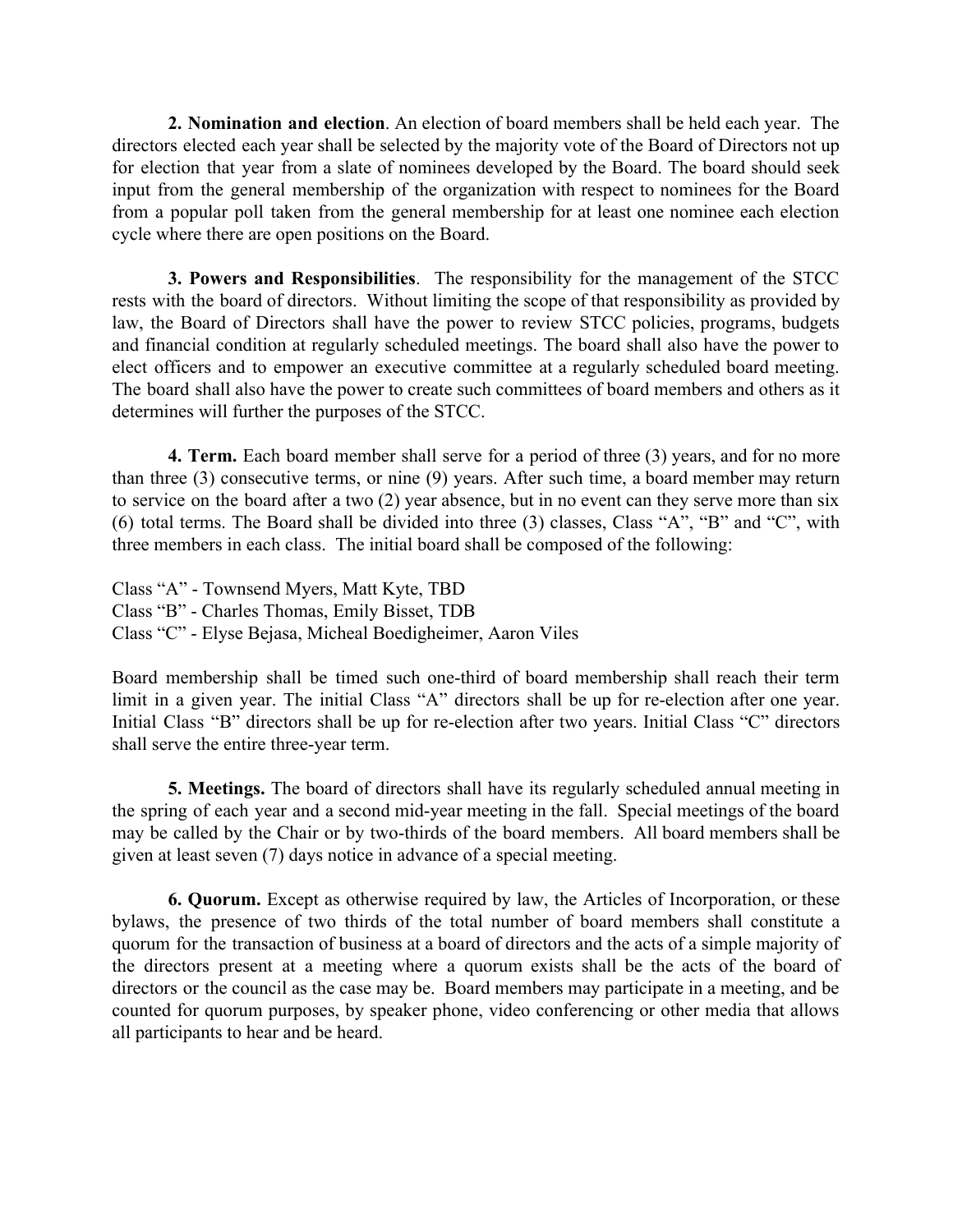**7. Removal and Vacancies** A vacancy on the board and/or in an officer position will occur whenever one of the following events occurs:

- a. A board member resigns or dies; or
- b. The board declares vacant the office of a director and/or officer who has been interdicted or adjudged to be incompetent; who has failed to meet the qualifications (including the payment of dues) set forth by law, the Articles of Incorporation, or these bylaws; who has missed more than two regularly scheduled board meetings over an eighteen (18) month period; or who has been removed for cause by a vote of two-thirds (2/3) of the board members present at a meeting at which a quorum exists.

**8. Filling of Vacancies**. In the event of a vacancy on the board or an officer position, the Executive Committee or the full board may name a qualified individual to fill the position for the expired balance of the term of the former member or officer.

**9. Compensation.** No officer or board member shall receive compensation for the activities related to the duties and responsibilities of service on the STCC Board.

**10. Conflict of Interest**. Board members are expected to act in the best interest of STCC and support the policies and positions of the organization. Any member of the board who has a financial or personal interest in any matter pending before the STCC Board, of such nature that it prevents or may prevent that member from acting in the best interest of the organization, or may prevent that member from supporting the positions of the organization, will reveal the nature of the conflict to the Board and remove him/herself from discussion of and voting on said issue.

# **ARTICLE VI: OFFICERS**

**1. Number and Description**. The officers of the organization shall be a chairperson, vice chairperson, and a secretary/treasurer, and such other officers as may be authorized and elected by the board of directors. Officers whose authority and duties are not set forth in these bylaws shall have the authority and perform the duties prescribed. More than one office may be held by the same person, except the offices of chairperson and secretary.

**2. Election and Term**. The officers of the organization shall be elected at the annual meeting by the board of directors. No person shall be eligible to be an officer of the organization unless he or she is also a member of the board. Vacancies may be filled or new offices created and filled at any meeting of the board of directors. Each officer shall hold office until his successor shall have been duly elected and shall have qualified or until his or her death, resignation, or removal as provided above.

**3. Chairperson.** The chairperson (hereinafter the "chair") shall be the principal executive officer of the organization. Subject to the direction and control of the board of directors, he or she shall be in charge of the business of the organization; shall see that the resolutions and directions of the board of directors are carried into effect except in those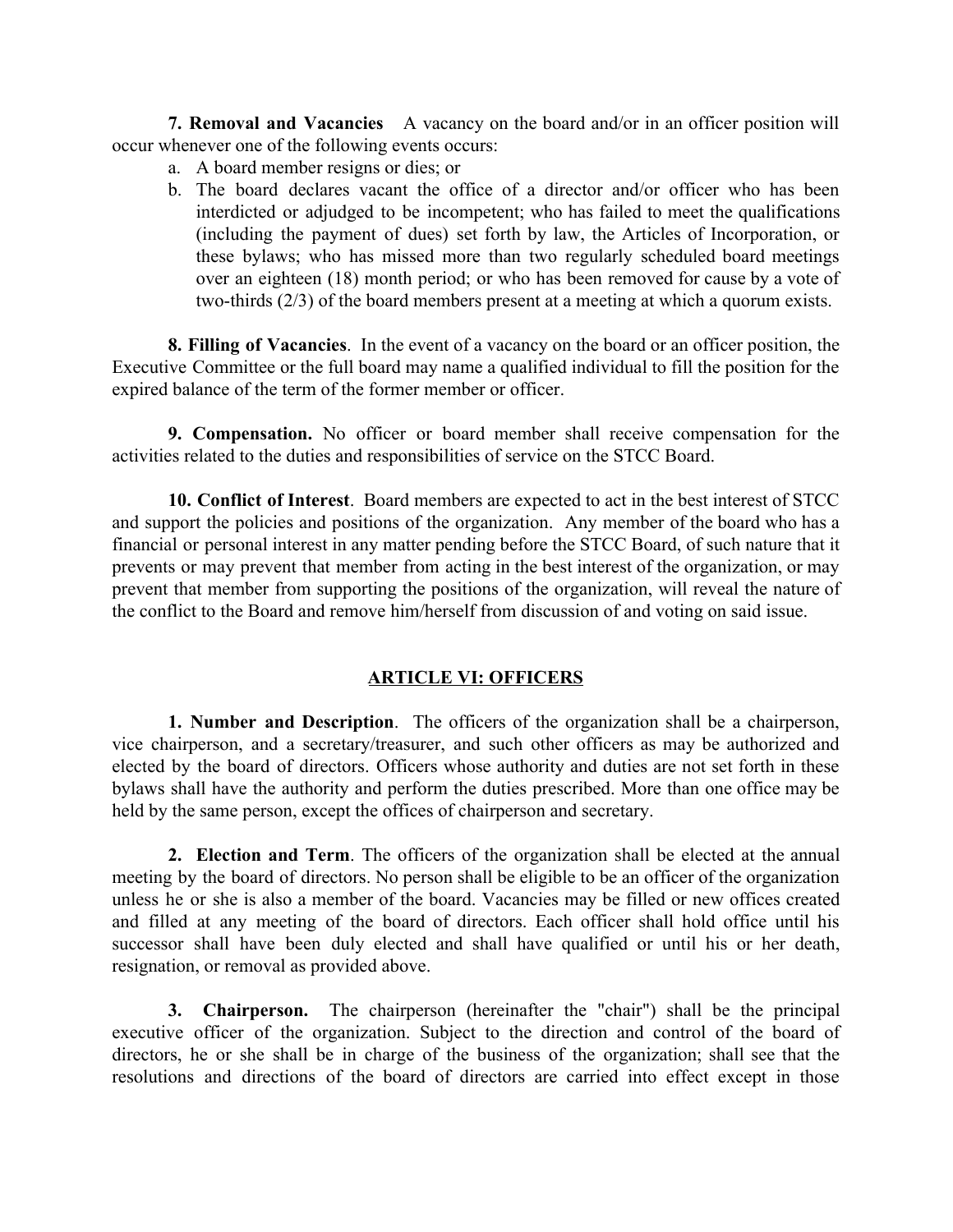instances in which that responsibility is assigned to some other person by the board of directors; and, in general, shall discharge all duties incident to the office of chair and such other duties as may be prescribed by the board of directors. He or she shall preside at all meetings of the board of directors. Except in those instances in which the authority to execute is expressly delegated to another officer or agent of the organization or a different mode of execution is expressly prescribed by the board of directors or these bylaws, he or she may execute for the organization any contracts, deeds, mortgages, bonds, or other instruments which the board of directors has authorized to be executed, and he or she may accomplish such execution either under or without the seal of the organization and either individually or with the secretary, any assistant secretary, or any other officer thereunto authorized by the board of directors, according to the requirements of the form of the instrument. He or she may vote all securities which the organization is entitled to vote except as and to the extent such authority shall be vested in a different officer or agent of the organization by the board of directors.

**4. Vice Chairperson**. The vice chairperson (hereinafter the "vice chair") shall assist the chair in the discharge of his or her duties as the chair may direct and shall perform such other duties as from time to time may be assigned by the chair or by the board of directors. In the absence of the chair or in the event of the chair's inability or refusal to act the vice chair shall exercise the powers and functions of the chair.

**5. Secretary/Treasurer.** The secretary/treasurer shall be the principal accounting and financial officer of the organization. He or she shall: (a) have charge of and be responsible for the maintenance of adequate books of account for the organization; (b) have charge and custody of all funds and securities of the organization, and be responsible therefor and for the receipt and disbursement thereof; and (c) perform all the duties incident to the office of treasurer and such other duties as from time to time may be assigned to him or her by the chair or by the board of directors. If required by the board of directors, the treasurer shall give a bond for the faithful discharge of his or her duties in such sum and with such surety or sureties as the board of directors may determine. The secretary/treasurer shall also record the minutes of the meetings of the members and of the board of directors meeting in one or more books provided for that purpose; see that all notices are duly given in accordance with the provisions of these by-laws or as required by law; be custodian of the corporate records and of the seal of the organization; keep a register of the post office address of each member which shall be furnished to the secretary by such member; perform all duties incident to the office of secretary and such other duties as from time to time may be assigned to him or her by the chair or by the board of directors.

## **ARTICLE VII: BOOKS AND RECORDS**

The organization shall keep correct and complete books and records of account and shall keep minutes of the proceedings of its members, board of directors, and committees having any of the authority of the board of directors, and shall keep at the registered or principal office of record giving the names and address of the members entitled to vote. All books and records of the organization may be inspected by any member or his agent or attorney for any purpose at any reasonable time. The fiscal year of the organization shall begin January first of each year.